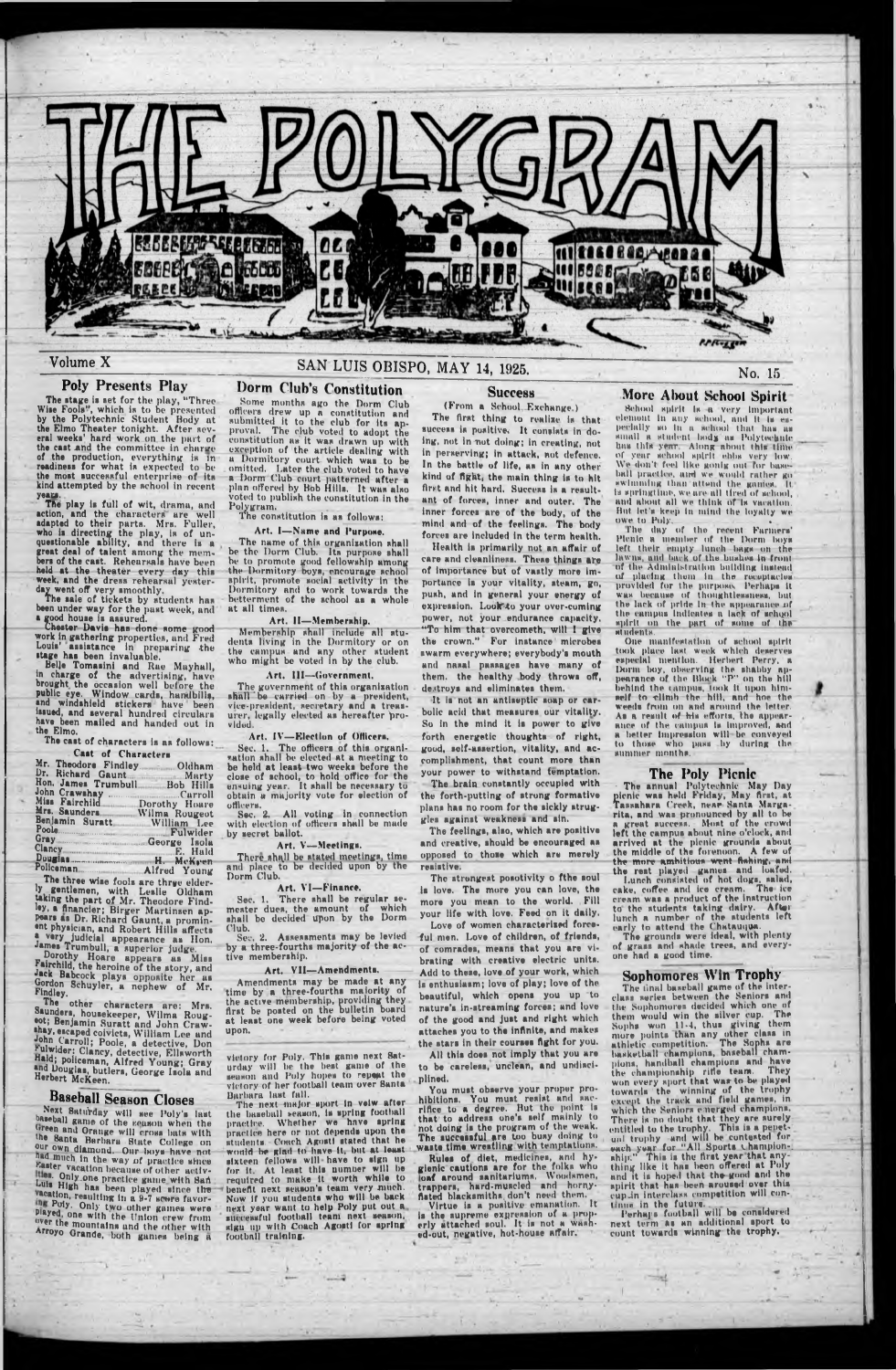## THE POLYGRAM

the court.

Center.

couldn't call on his girl.

to going to bed every night.

### **EDITORIAL STAFF**

| <b>EXAMPLE START BUSINESS STAFF</b> |  |
|-------------------------------------|--|
|                                     |  |
|                                     |  |

Bulletin Supplement. Entered at the Postoffice at San Luis Oblepo, Cal., as second-class matter.<br>A bi-weekly publication issued by the students of the California Polytechnic School; San Luis<br>Objetto, California. Subscripti Printed by the California Polytechnic School Print Shop.

### **VISIONS**

 $\overline{\mathbf{z}}$ 

### **POLY CHATTER**

We are all victims of visions to a certain extent, from the lowly street cur to our highest form of humanity. The question is, are we being benefacted or victimized by our visions? Do they rule us or do we control our imaginings?

Did you ever see the hair upon a dog's back rise and his lips slowly draw back as he softly snarled to himself while he was apparently gazing at a blank wall? What is it that he imagines he sees! Whatever it is, he is its victim. What he imagines he sees is real to him and it atrikes fear into his heart. He is afraid to turn his back upon that wall for fear of some terrible monster that may spring upon him. To the dog there is something there, something that menaces his life and can inflict pain upon his body. To you and me standing by it is a joke-

you and me standing by it is a joke----<br>upon the dog.<br>"What fools animals are," we say,<br>"to be deluded by themselves into<br>neeling things that are not." Perhaps<br>we tell the dog to go lie down or walk<br>by the wall and try to

object there to be feared and fought<br>if necessary and until it leaves, he<br>stands on guard or executes a careful<br>retreat. Maybe he admires our bravretreat. maybe no amires our previous interest.<br>In reach of this terrible object. Per-<br>haps it is but another sign of our mastery to him, for any creature that<br>can pass unharmed by this fearsome<br>thing should be looked up t

mere dog.<br>We laugh at, despise, or sympathize with the poor dumb brute<br>according to our natures, but do we<br>essentially differ from the lowly cur?

**Example 11 Apple 11** and are they not victims of our visions<br>and are they not as real to us as the<br>picture on the wall the dog's mind<br>has called up is to the dog's mind<br>has called up is to the dog'? Laugh<br>at the dog if y

Did you ever meet an acquaintance of yours who looked as though his last<br>friend had died and his last brother<br>had just been buried? You ask him<br>what is the natter and are prepared to<br>sympathize with a terrible loss to find sympathize with a terrible lowe on the<br>that he is thinking of the two cent rise<br>on the cost of a loaf of bread. Did<br>you not leave him, ascretly amused<br>at the poor fellow, as you called him?<br>It is amusing, lan't it, but wha

man worrying about the cost of a loaf<br>of bread? Probably you have a different vision of some horror before you hat is as real to you as the picture on. the wall is to the dog.<br>Are we not all stumbling about under a load of illusions, delusions, and<br>pictures upon the wall? Next time you see a pup frightened at his own shadow, don't laugh at the poor cur.<br>he is afraid of something that can be seen at least.

-Customs and traditions are the life<br>of a school. Without them a school has<br>no history, it has no past for the upperclassmen to tell the Freshmen as they sit about with wide eyes and absorb<br>the stories of a school's past glory.<br>Traditions are made and it is the<br>custom to keep alive ull the traditions

that lend glory to an institution. Poly has her traditions; we are a comparatively young school, yet we have our traditions. Nothing causes the eye the young student to brighten or thrills of joy run up and down his back<br>as to hear an upperclamman say,<br>"When I was a Freshman we did so<br>and so," A school lives not only in her student body, but in her alumni. With a close relationship between students<br>and alumni a greater Polytechnic is to<br>be built. School soun closes for a<br>vacation. With its opening new Polyites arrive and the older students move to make room for the new. Let's<br>even in our after school life still remain true Polykes, Let's see all of the our school and remain loyal.

Herbert Perry displayed a great<br>deal of school spirit and initiative<br>when he recently climbed the hill back of the Dormitory and cleaned the<br>weeds away from the "Block P."<br>Herbert is a new student, but just such display of spirit is what we need. The older students are in a rut. The future of Poly depends on the attitude taken by the new students.

Some students attending Poly can<br>remember when U. S. History was a<br>Senior subject. Now anyone who does not want to work takes U. S. History.

John Pfeiffer has quit smoking.<br>Charlotte seems to be the cause of<br>John's reforming.

The only thing that you don't have<br>to prove in geometry is that you re-<br>ceived a certain, grade.

The May Day picnic was a decided<br>success. With the exception of two<br>excused absences, every faculty member was present.

You have all seen a child with a new gift or toy, especially a toy that will make a noise. Such is the case with one of our faculty members. He has a car with a horn on it. There is also<br>power enough to cause this horn to<br>timetion. He once owned a Chevrolet<br>without power enough to toot the horn. Now he drives around tooting his horn and attracting all of the attention pos-**Elble.**  $\begin{array}{ccccccccc}\n\bullet & \bullet & \bullet & \bullet & \bullet & \end{array}$ 

The tumbling four are making a good<br>showing. Look at Hotehkiss's nose.  $0 0 1$ 

With spring here and no ambition<br>on the part of the students the grades



Pharmacies

Everything



spen at least.<br>If we begin to lot shadows and illu-<br>sions worry us and rule our lives we<br>are slipping because they have this<br>peculiarity, that their power contin-

ually increases.<br>When once they find a foothold in our minds they continually grow but<br>at the same time they make-room for<br>and encourage others of their kind to untur.

By this very pecularity we can make ourselves master of our visions to a certain extent. Think what you would<br>like to be or what you would like to do<br>and make that into a vision. It will<br>grow and also make room for others of its kind and gradually crowd these are steadily falling.  $\bullet$ 

The Dormitory constitution, court,<br>etc., is a step in the right direction.<br>With a bunch of bolshevicks trying to cause Hald all of the trouble possible than is to be expected. In pursuance<br>of somebody's policy of fair play we<br>might do something if all would work together.

 $\bullet$   $\bullet$ 

With so many ads in the Polygram there is hardly enough room for any news. There is also trouble in getting anything written. Would it not be a<br>a good idea for all of us to get to-<br>gether and try to work out a system<br>for the Polygram for next year?

black shadows back into the darkness

from which they came.<br>Make yourself master of your visions and you-will be master of yournelf.

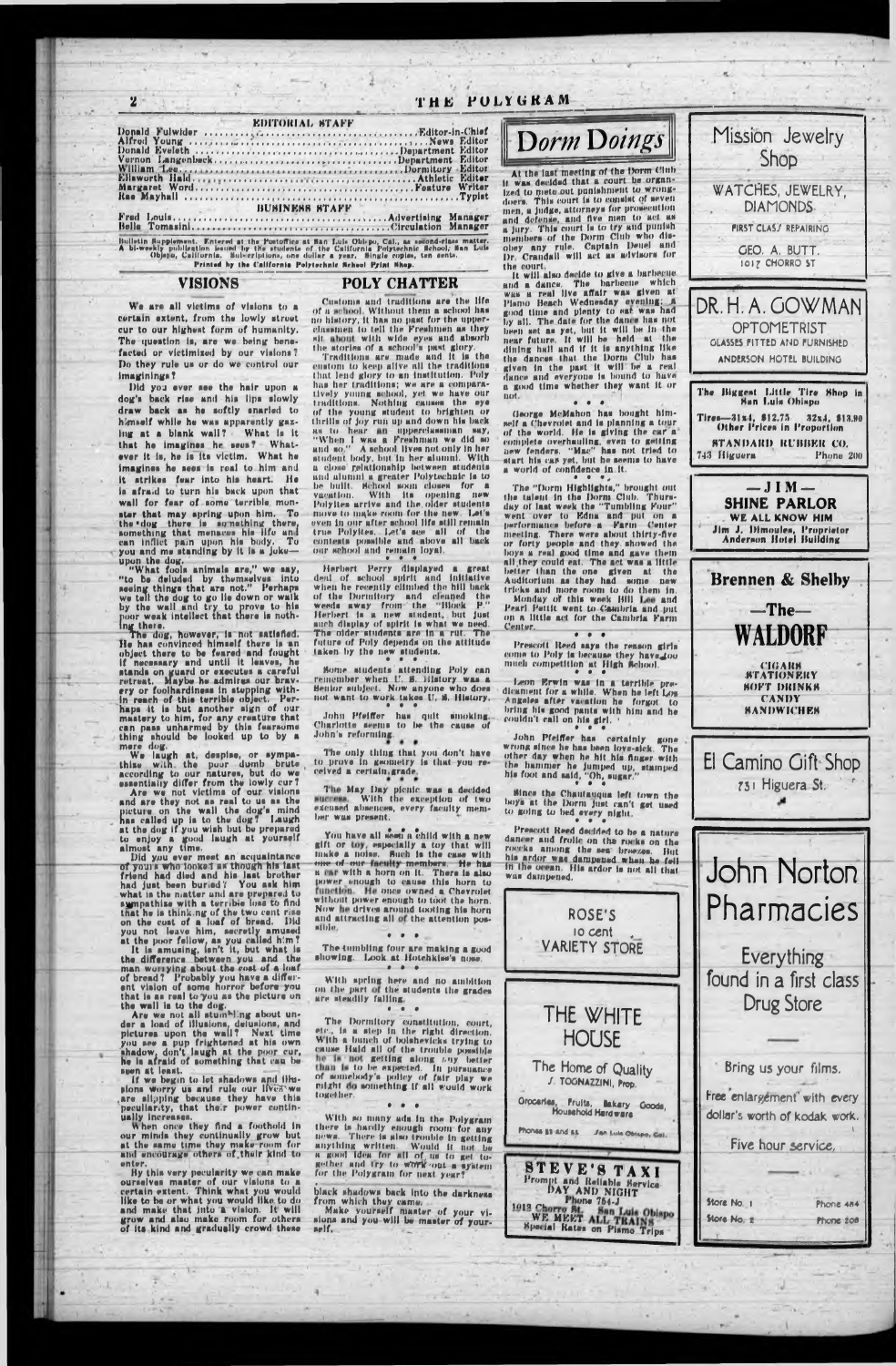MATHEWS <& CARPENTER.

Adler's "Collegian" Clothes Stetson Hats

FIVE-THE SAN LUIJI OBISPO

**888 Monterey Street Phone 785** 

Judge: "Do you sell booze?"<br>Lee: "That's my business, not your\*."

Judge: "I thought so, but I understood that you refused to confess."

# THE POLYGRAM

*r* \*•% .



The Ags they are a peculiar race Ba, Ba, Moo.

The Ags they are a peculiar race They wash their hands and they shave their face,

Reed: "Do you want to meet a nice girl?"

Langenbeck: "Sure, a friend of yours?"

Fulwider: "I nearly made a mistake."

Ba, Ba, Ba, Moo, Moo, Moo.

He heard that she was wicked yet to young, but when he met her he knew that ahc wan beautiful, yet ao dumb.

Dr. Wilder believes in constructive, not destructive work. That's why he put McMahon and Varian on the concrete job after they tried to wreck the power house.

Koster: "Did her futher come between you?"

Perry (aittlng down gingerly): "No, he aneaked up behind me."

Reed: "No, but when Fulwider goes away she'll be a widow."

"My boy," said the ancient bootlegger to his great-great-grandaon, " never take to drink. If I had refrained I might have lived to a ripe<br>old age."

Young: "H owzat?"

Fulwider: "Last night I started to ask my girl to marry me, but I got to talking radio and as I only had five hours I never got back to the original subject."

Morris White tells us that dark, shady lanes are places for hold-up men. That's why he never makes-use of 'them.

Miss Chase: "I hear that Donald is ill. Have you any hopes for his

Pfeiffer: " Do you believe in treating those beneath you with contempt?" Eveleth: " Yes, but I doubt if you can find anyone."

Ivan: -"Fwish—hic—I was a lion." Sullivan: "What for?" Ivan: "Hie—hie—Then I'd have bars all around me."

Preacher: "And do you take this . woman for your lawful wedded w ife?" Rastua: "Judge, Ah ain't takin' nothin', but If she feels inclined, she can trail around with me."

Hills: "la Is right that Babcock  $g_{\text{obs}}$  along great with the girls?" Reed "No, it's not right, but he<br>does anyhow."

Young: "This music makes my head whirl."

Rae: "Does it ever go to your<br>feet?"

Eveleth: "Is your girl good looking?"

Keen: "She's got freckles and sunburn and she's knock-kneed but beyond that she's passable."

Preacher (when Perry entered church In search of his girl): "Are you looking for salvation, young man ?"

Perry: "Naw, that isn't her name; besides, it's none of your business."

...-Margaret (Indicating a coffee stain on her dress): " What's good

SAN LUIS OBISPO BRANCH Pacific-Southwest Trust and Savings Bank YOUR ACCOUNT IS WELCOME A HOME BANK-PLUS

for that?" ' Mrs. Smith: "A heavy paddle, vig-

orously applied."

Mr. Agosti: "What's the horsepower of your car?" Young: " One, to the minus tenth."

recovery ?" Young: " I hope not. He has a tie

that I admire very much."

It's nice to have a wife, but goldfish only eat every three days.

He; " I'd like to strangle you." Dorothy; "Oh, please don't!" Ha: "Don't worry, l won't; because I don't want to spoil your throat."

A co-ed who owned a Corona aat typewriting in her kimona, As each line she did write ahe would stop for a bite Of a sandwich of bread and bologna. —0. A. C., Orange Oriol. WICKENDEN

AND

**Hart, Schaffer & Marx**

CLOTHES Polytechnic School Uniforms

W. T. Reid & Co.

the authorized Ford Dealer



782 Higuera Street,

DRUGS Principally **Chorro St.** 1021 Chorro St.

InterWoven Hosiery



FIFTH AVENUE PEARL CHOKERS And Paris Nods Its Approval A COMPELLING VALUE 80c AND UP

**R. 1. Lawrence & Co., Jewelers**

WE WANT YOUR KODAK FINISHING

SCHULZE BROS. THE CLOTHIERS

Drains, Repairing



Will Call for and Deliver

Anderson Hatal Bidg.